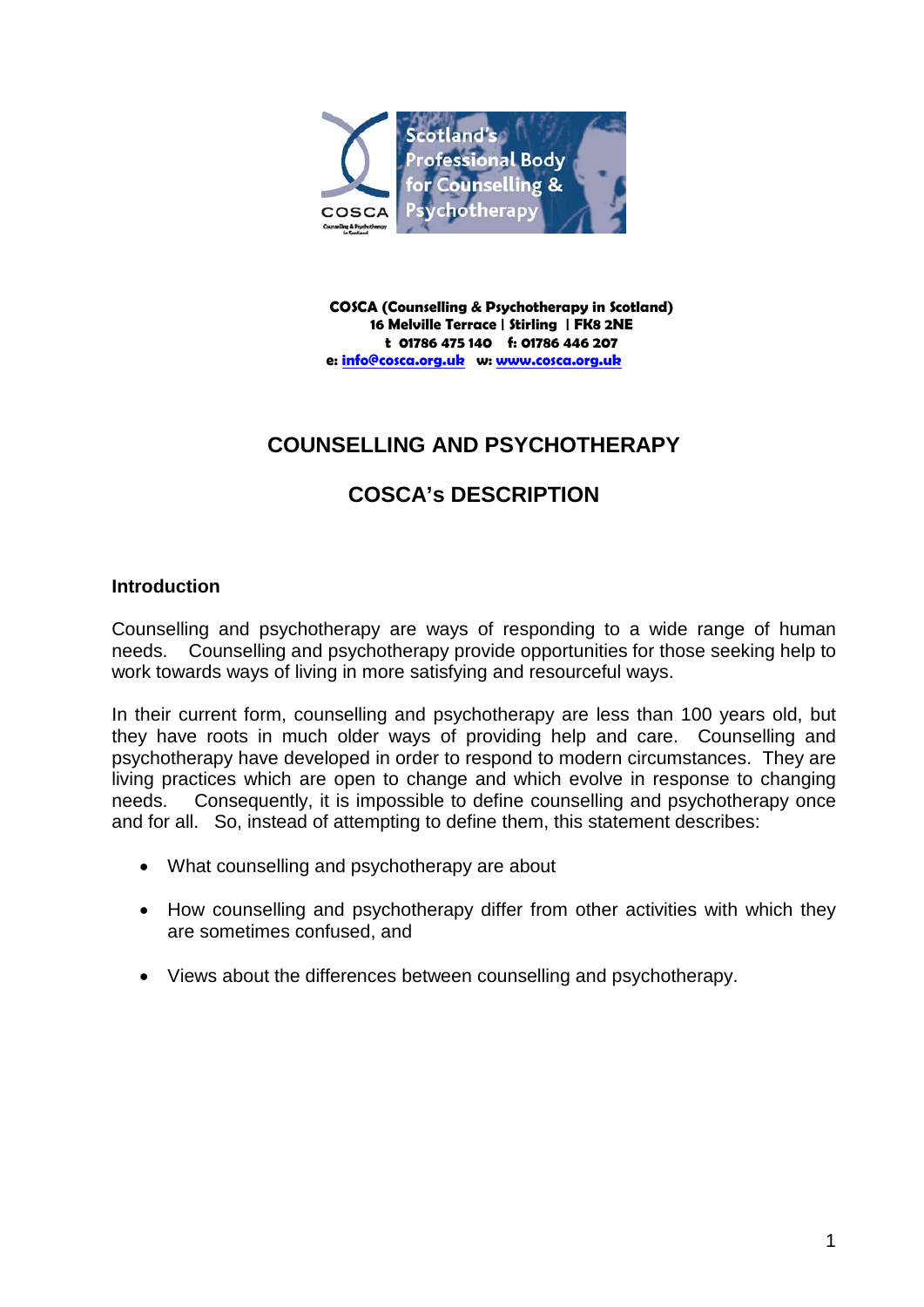# **What are counselling and psychotherapy all about?**

Counselling and psychotherapy are ways of responding to a wide range of human needs. These include distress associated with what are sometimes called "problems in living", and deeply felt need to make changes in one's life. The kinds of issues that prompt people to turn to counselling and psychotherapy for assistance include lack of self-confidence or self-esteem, relationship difficulties, work-related stress, bullying, difficult transitions, problems associated with one's own or someone else's drinking or drug use, bereavement, mental health problems, vague feelings of unease, desire for personal change, and many more. The aim of both counselling and psychotherapy is to provide opportunities for those seeking help to find their own ways towards living in more satisfying and resourceful ways.

Although the range of issues is very great, what is common is that people seeking counselling and psychotherapy feel distressed, confused, uncertain, unhappy or in turmoil, in ways that can be alleviated and transformed by confidential, therapeutic methods. These include attentive and active listening, the use of art materials and drama, therapeutic play and movement, and other ways of communicating. Respect for the autonomy of the client is a core principle of counselling and psychotherapy. This means that counsellors and psychotherapist approach their clients as unique individuals with unique needs, bringing their skills to bear in flexible ways.

Underlying counselling and psychotherapeutic responses to distress is a commitment to deepen our understanding of ourselves in order to enable us to harness our diverse and considerable energies. Counselling and psychotherapy are, therefore, not only ways of healing distress and enabling change, but also democratising processes that aim to empower people by fostering self-awareness.

Counselling and psychotherapy require highly developed skills on the part of practitioners. Listening attentively and empathically to others is demanding work, as are the other methods that practitioners use. Being able to respond sensitively and effectively to clients who may be deeply distressed, or who may disclose powerful and disturbing feelings and fantasies, requires a high level of self-awareness on the part of practitioners, as well as specific therapeutic skills and theoretical knowledge. Consequently, counsellors and psychotherapists undergo lengthy training, often lasting several years. Their work is always supervised by another practitioner who helps them to process and reflect on the issues of concern to their clients.

# **Differentiating counselling and psychotherapy from other activities that draw on related principles and skills**

Many of the skills and principles that underpin counselling and psychotherapy are used in other activities as well, but these other activities do not constitute counselling and psychotherapy, either because there is no explicit agreement or contract to meet for the purpose of counselling or psychotherapy, or because the agreement or contract takes a different form. Counselling skills are used by many professionals in the course of their work helping or caring for others.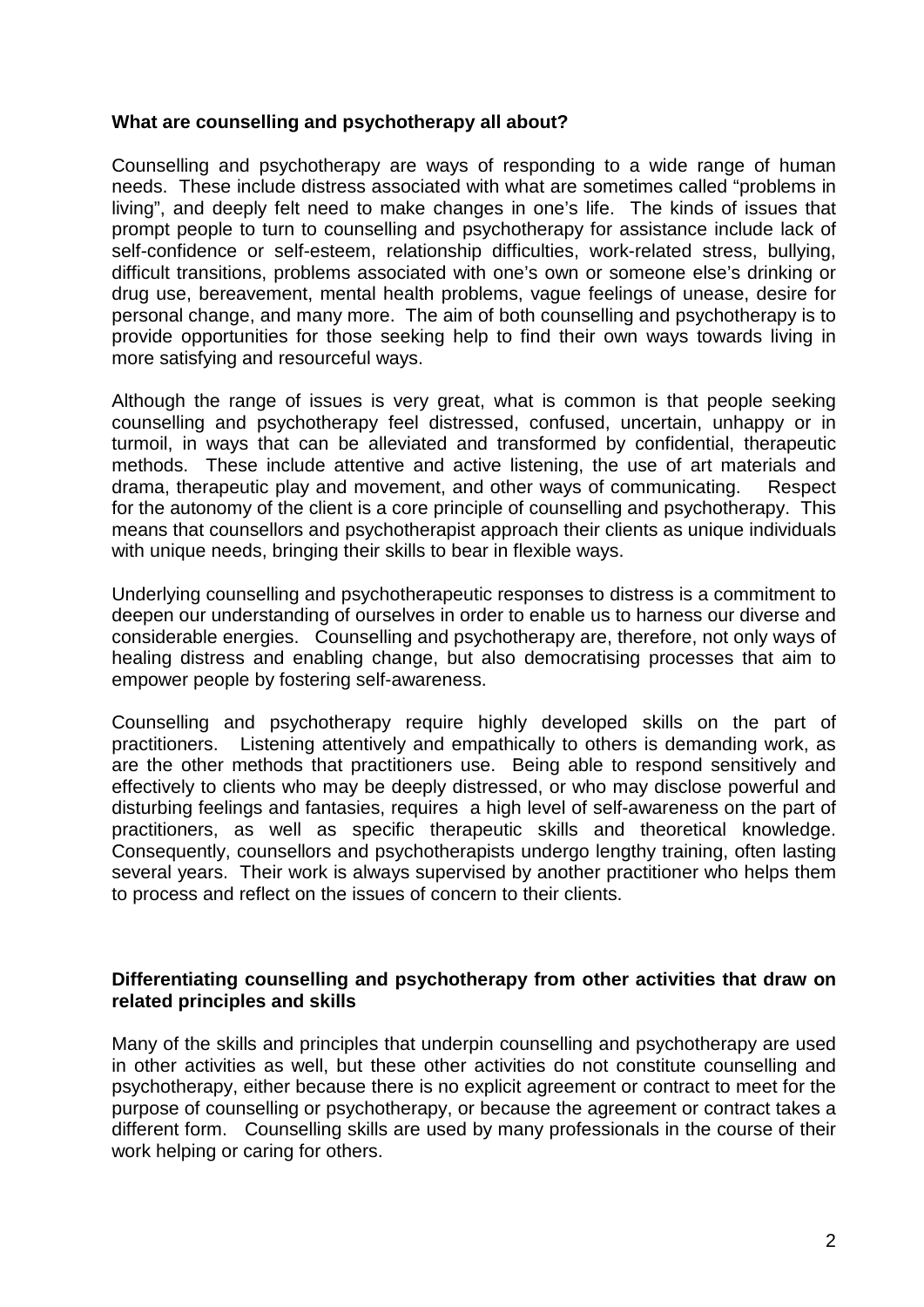Examples include nurses, doctors, social workers, youth workers and teachers all of whom need to apply good listening skills in the course of their work. However, this work does not constitute counselling or psychotherapy because they are operating with a different purpose and theoretical frame, as well as the absence of explicit agreements to enter into counselling or psychotherapy relationships with their clear time and confidentiality boundaries. The following activities are examples of some other The following activities are examples of some other "relatives" of counselling and psychotherapy. The descriptions explain how counselling and psychotherapy differ from these other activities.

*Friendship* and *befriending***.** Counselling and psychotherapy differ from **friendship**  and **befriending** because the sharing associated with the former focuses solely on the clients' concerns. Counsellors and psychotherapists offer opportunities for clients to talk about things that they would not wish to disclose to friends. This may include how clients feel about making friends, including difficulties in making friends. Thus, counselling and psychotherapy may help clients to work on issues about friendship but do not in any sense substitute for friendship.

*Mentoring and coaching***.** Counselling and psychotherapy differ from **mentoring** and **coaching** in that counsellors and psychotherapists do not provide advice or set goals. Clients sometimes use counselling or psychotherapy to explore their feelings about advice or goals set by others, or about setting their own goals, or about their need to rely on other people's advice. Counsellors and psychotherapists work to support clients to identify their own needs, aims and resources, as well as to address how they feel about seeking help from others.

*Advocacy.* Counselling and psychotherapy differ from **advocacy** in that counsellors and psychotherapists do not usually speak for or represent their clients. Clients may use counselling or psychotherapy to explore their capacity to speak for themselves and to work with others, including advocates, as well as their feelings about relying on themselves or on others.

*Mediation.*Counselling and psychotherapy differ from **mediation** in that counsellors and psychotherapists work in ways that focus on their clients' needs and not on resolving disputes between two or more people in conflict. Couples counselling/psychotherapy, family therapy and group therapy may focus on conflicts and disputes within the couple, family or group. Work of this kind generally aims to foster clients' capacities to address and work through conflicts but, unlike mediation, it does not necessarily aim to reach agreements between those in conflict. Counselling and psychotherapy with individual clients and with couples, families and groups may address how clients feel and respond to conflict with others, but does not intervene directly in the conflict itself.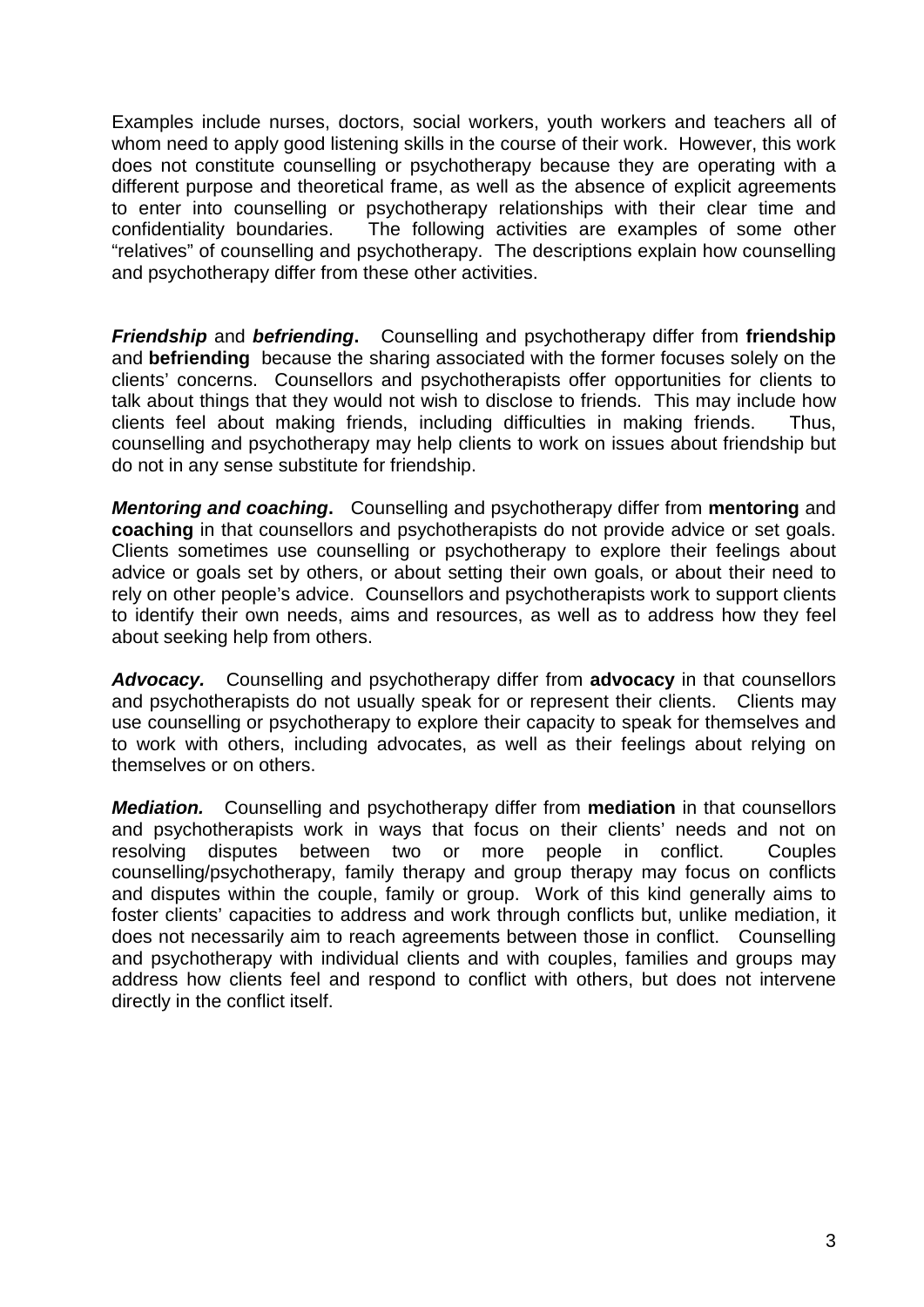# **What is the difference between counselling and psychotherapy?**

There is a good deal of debate about the difference between counselling and psychotherapy. Many people argue that they are overlapping activities with some differences but a lot of features in common. However, some people argue that there is no difference at all, and others argue that they are two completely distinct activities. Debate about whether, and if so how, counselling and psychotherapy differ draw attention to the following features:

- **Training.** Those who argue that counselling and psychotherapy are more different than similar often emphasise differences in training, and especially the requirement for extensive personal therapy as an integral part of psychotherapy training. All those involved in this field agree that self-awareness and commitment to personal development are of great importance for good practice. There is, however, no consensus about the most effective methods for fostering and assessing these attributes. Consequently, all training courses include elements that aim to develop self-awareness but the amount and proportion of time devoted to this, as well as the format, vary.
- *Qualities of therapeutic work.* Some people argue that psychotherapy involves working at greater depth than counselling. However, others argue that the intensity and depth of therapeutic work can be just as great in counselling as in psychotherapy. Psychotherapy sometimes involves longer-term contracts or more frequent sessions than counselling, but this is not necessarily the case.
- *Different but related traditions?* An issue that attracted less attention in the published debates is a more historical interpretation of the relationship between counselling and psychotherapy. While both counselling and psychotherapy developed during the twentieth century, their trajectories are somewhat different. In Scotland, and elsewhere in the UK, psychotherapy began with the arrival and development of psychoanalytic and psychodynamic ideas in the 1920s, joined later by a variety of other approaches. These various approaches to psychotherapy developed in the private sector, and initially psychodynamic ideas also secured a place in the medical speciality of psychiatry, although when the National Health Service was established, practitioners without medical qualifications were forced out. Psychotherapeutic ideas also influenced other professions and professional training, including teaching and social work. Through the middle of the twentieth century, psychotherapy flourished in the public sector and in the private sector, with training offered primarily in the independent sector. Recently there has been a partial shift in the location of training into universities. Training fees are paid either by trainees' employers (e.g. public sector bodies such as the NHS) or by trainees themselves.